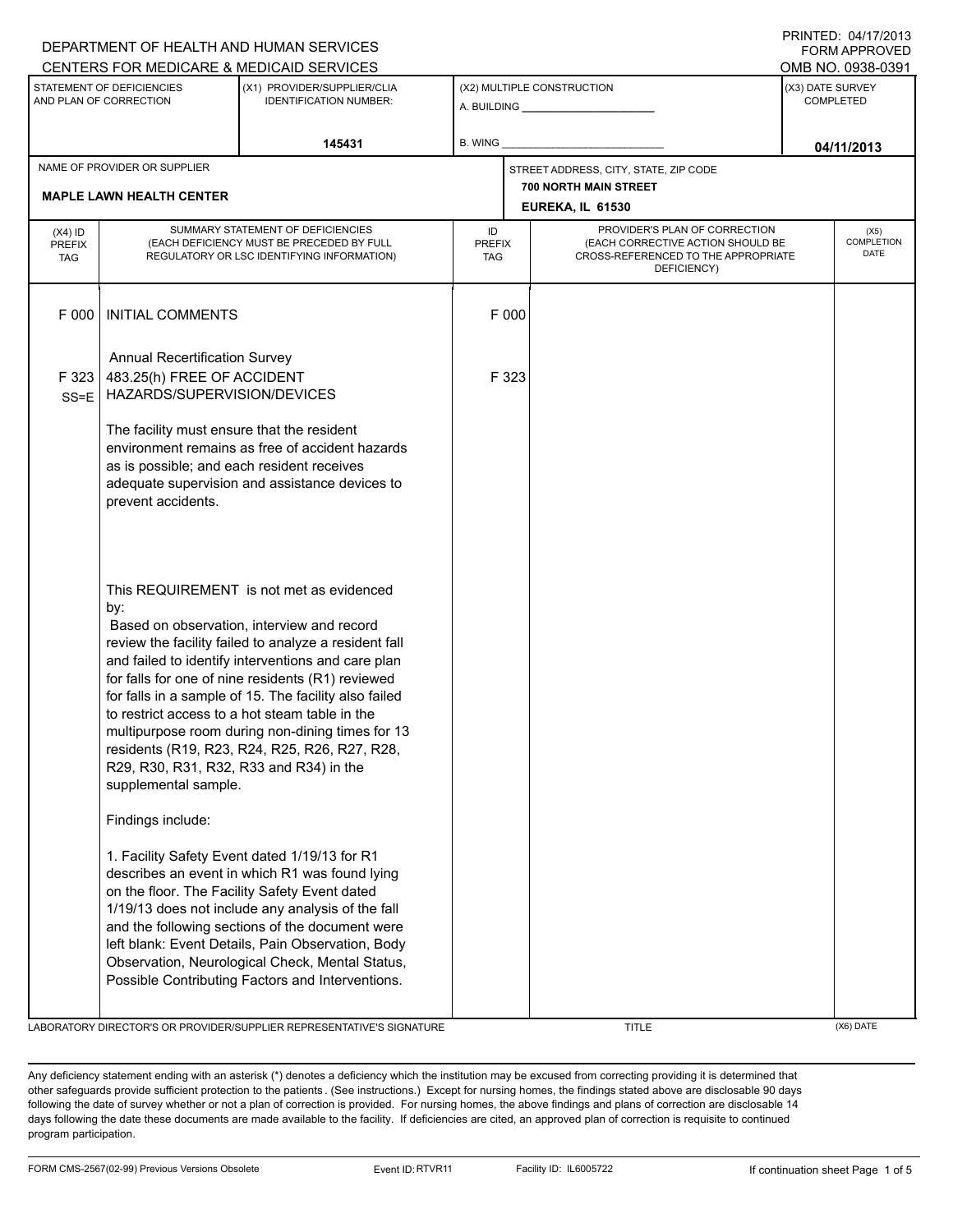## A. BUILDING **\_\_\_\_\_\_\_\_\_\_\_\_\_\_\_\_\_\_\_\_\_\_** (X1) PROVIDER/SUPPLIER/CLIA IDENTIFICATION NUMBER: STATEMENT OF DEFICIENCIES AND PLAN OF CORRECTION (X3) DATE SURVEY COMPLETED (X2) MULTIPLE CONSTRUCTION **B. WING** CENTERS FOR MEDICARE & MEDICAID SERVICES **And CENTERS FOR MEDICAL ACCESS** OMB NO. 0938-0391 **145431 04/11/2013 EUREKA, IL 61530** NAME OF PROVIDER OR SUPPLIER STREET ADDRESS, CITY, STATE, ZIP CODE **MAPLE LAWN HEALTH CENTER 700 NORTH MAIN STREET** PROVIDER'S PLAN OF CORRECTION (EACH CORRECTIVE ACTION SHOULD BE CROSS-REFERENCED TO THE APPROPRIATE DEFICIENCY) (X5) **COMPLETION** DATE ID PREFIX TAG (X4) ID PREFIX TAG SUMMARY STATEMENT OF DEFICIENCIES (EACH DEFICIENCY MUST BE PRECEDED BY FULL REGULATORY OR LSC IDENTIFYING INFORMATION) F 323 Continued From page 1 F 323 On 4/11/13 at 10:00 AM, E2/DON (Director of Nursing) verified the analysis of R1's fall on 1/19/13 was not completed. Facility Safety Event dated 2/26/13 for R1 documents, "Found (R1) lying on right hip, middle of hallway. Nursing related that (R1) had pain in her leg. R1 said that (R1) had been reaching for a glass on the shelf and was walking across the floor when (R1) fell. (This is a hallucination...)" Local Hospital Consultation Report dated 2/27/13 for R1 documents, "There is a fracture seen at the base of the neck of the femur." Current Care Plan dated 3/14/13 for R1 does not document any identified interventions or care plan revisions related to R1's fall on 2/27/13. On 4/11/13 at 10:00 AM, E10 MDS (Minimum Data Set) Coordinator, verified that no new interventions were identified and the care plan was not updated regarding R1's fall on 2/26/13. 2. During the general tour of the facility on 4/9/2013 at 9:00 AM, the steam table in the multipurpose room on first floor was hot to touch and the short door (about three feet tall from floor) was not locked. On 4/9/2013 at 9:02 AM E4, head of maintenance, stated the steam tables were left on after breakfast meal. Temperatures of the water in two of four steam compartments recorded 198 and 192 degrees. On 4/9/2013 10:30 AM E3, Registered Dietian (E5's supervisor), stated E5, dietary aid, served breakfast that morning in the multipurpose room. On 4/9/2013 10:45 AM E5 stated she always

FORM CMS-2567(02-99) Previous Versions Obsolete Event ID:RTVR11 Facility ID: IL6005722 If continuation sheet Page 2 of 5

DEPARTMENT OF HEALTH AND HUMAN SERVICES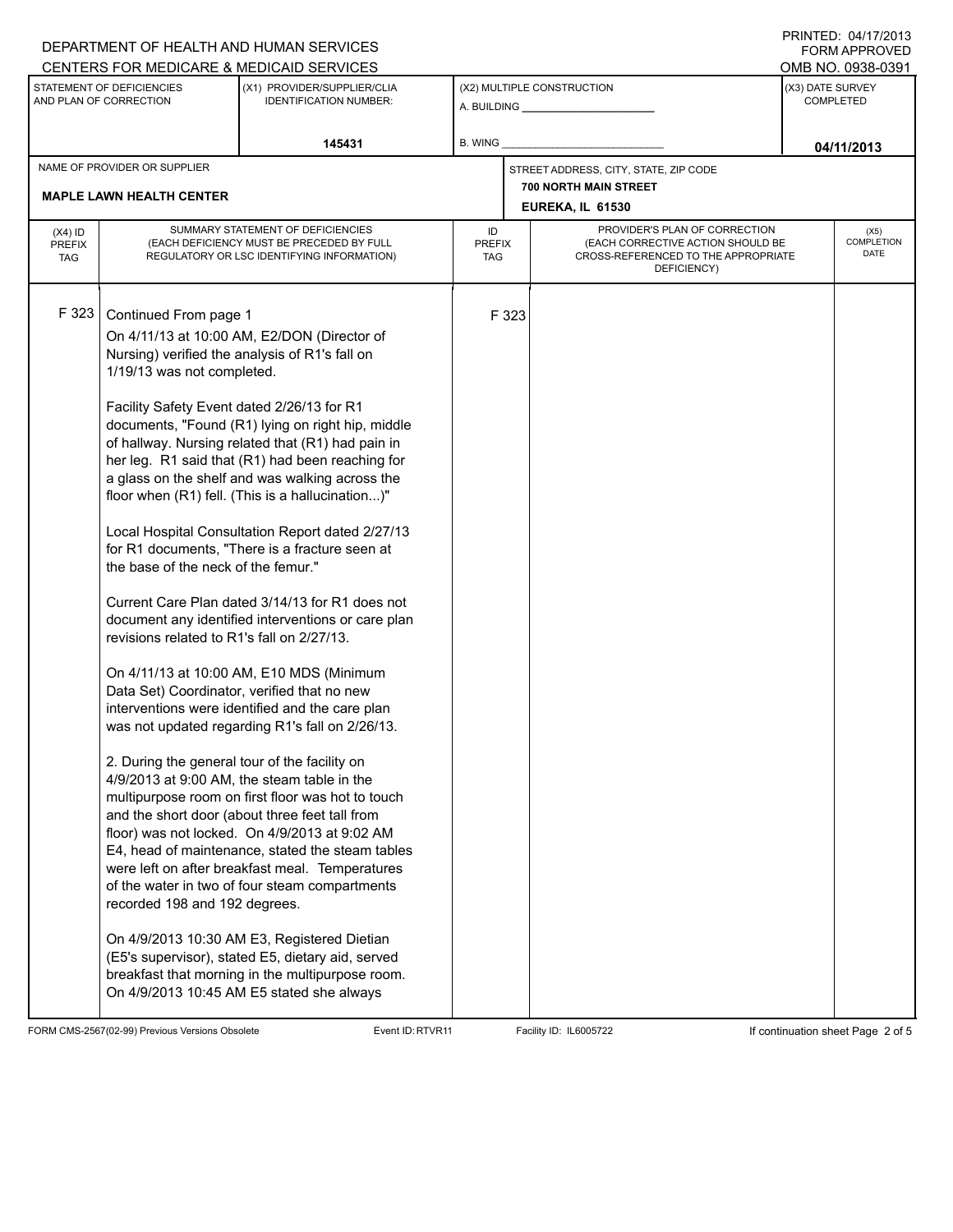|                                                     |                                                                                                                                                                                                                                                                                                                                                                                                                                                                                                                                                                                                                                                                                                                            | DEPARTMENT OF HEALTH AND HUMAN SERVICES<br>CENTERS FOR MEDICARE & MEDICAID SERVICES                                                                                                                                                                                                                                                                                                                     |                            |                            |                                                                                                                          |                                                           | <b>FORM APPROVED</b> |  |  |
|-----------------------------------------------------|----------------------------------------------------------------------------------------------------------------------------------------------------------------------------------------------------------------------------------------------------------------------------------------------------------------------------------------------------------------------------------------------------------------------------------------------------------------------------------------------------------------------------------------------------------------------------------------------------------------------------------------------------------------------------------------------------------------------------|---------------------------------------------------------------------------------------------------------------------------------------------------------------------------------------------------------------------------------------------------------------------------------------------------------------------------------------------------------------------------------------------------------|----------------------------|----------------------------|--------------------------------------------------------------------------------------------------------------------------|-----------------------------------------------------------|----------------------|--|--|
| STATEMENT OF DEFICIENCIES<br>AND PLAN OF CORRECTION |                                                                                                                                                                                                                                                                                                                                                                                                                                                                                                                                                                                                                                                                                                                            | (X1) PROVIDER/SUPPLIER/CLIA<br><b>IDENTIFICATION NUMBER:</b>                                                                                                                                                                                                                                                                                                                                            |                            | (X2) MULTIPLE CONSTRUCTION |                                                                                                                          | OMB NO. 0938-0391<br>(X3) DATE SURVEY<br><b>COMPLETED</b> |                      |  |  |
|                                                     |                                                                                                                                                                                                                                                                                                                                                                                                                                                                                                                                                                                                                                                                                                                            | 145431                                                                                                                                                                                                                                                                                                                                                                                                  | B. WING                    |                            |                                                                                                                          | 04/11/2013                                                |                      |  |  |
| NAME OF PROVIDER OR SUPPLIER                        |                                                                                                                                                                                                                                                                                                                                                                                                                                                                                                                                                                                                                                                                                                                            |                                                                                                                                                                                                                                                                                                                                                                                                         |                            |                            | STREET ADDRESS, CITY, STATE, ZIP CODE<br><b>700 NORTH MAIN STREET</b>                                                    |                                                           |                      |  |  |
|                                                     | <b>MAPLE LAWN HEALTH CENTER</b>                                                                                                                                                                                                                                                                                                                                                                                                                                                                                                                                                                                                                                                                                            |                                                                                                                                                                                                                                                                                                                                                                                                         |                            | EUREKA, IL 61530           |                                                                                                                          |                                                           |                      |  |  |
| $(X4)$ ID<br><b>PREFIX</b><br><b>TAG</b>            | SUMMARY STATEMENT OF DEFICIENCIES<br>(EACH DEFICIENCY MUST BE PRECEDED BY FULL<br>REGULATORY OR LSC IDENTIFYING INFORMATION)                                                                                                                                                                                                                                                                                                                                                                                                                                                                                                                                                                                               |                                                                                                                                                                                                                                                                                                                                                                                                         | ID<br><b>PREFIX</b><br>TAG |                            | PROVIDER'S PLAN OF CORRECTION<br>(EACH CORRECTIVE ACTION SHOULD BE<br>CROSS-REFERENCED TO THE APPROPRIATE<br>DEFICIENCY) | (X5)<br><b>COMPLETION</b><br><b>DATE</b>                  |                      |  |  |
| F 323<br>F 514<br>$SS = D$                          | Continued From page 2<br>leaves the steam tables on between breakfast<br>and lunch. On 4/10/2013 12:00 PM E3 stated the<br>steam tables in the multipurpose room should not<br>be left on between breakfast and lunch meals.<br>On 4/10/2013 at 4:45 PM E1 provided a list of<br>residents (R19, R23, R24, R25, R26, R27, R28,<br>R29, R30, R31, R32, R33 and R34) who are<br>cognitively impaired and wandering.<br>483.75(I)(1) RES<br>RECORDS-COMPLETE/ACCURATE/ACCESSIB<br>LE<br>The facility must maintain clinical records on each<br>resident in accordance with accepted professional<br>standards and practices that are complete;<br>accurately documented; readily accessible; and<br>systematically organized. |                                                                                                                                                                                                                                                                                                                                                                                                         |                            | F 323<br>F 514             |                                                                                                                          |                                                           |                      |  |  |
|                                                     | The clinical record must contain sufficient<br>services provided; the results of any<br>and progress notes.<br>by:<br>residents (R14 and R15) reviewed for<br>assessments in a sample of 15.<br>Findings include:                                                                                                                                                                                                                                                                                                                                                                                                                                                                                                          | information to identify the resident; a record of the<br>resident's assessments; the plan of care and<br>preadmission screening conducted by the State;<br>This REQUIREMENT is not met as evidenced<br>Based on interview and record review the facility<br>failed to operationalize there Comprehensive<br>Assessment Policy by completing pain, fall,<br>bowel, and bladder assessments for two of 15 |                            |                            |                                                                                                                          |                                                           |                      |  |  |

FORM CMS-2567(02-99) Previous Versions Obsolete Event ID:RTVR11 Facility ID: IL6005722 If continuation sheet Page 3 of 5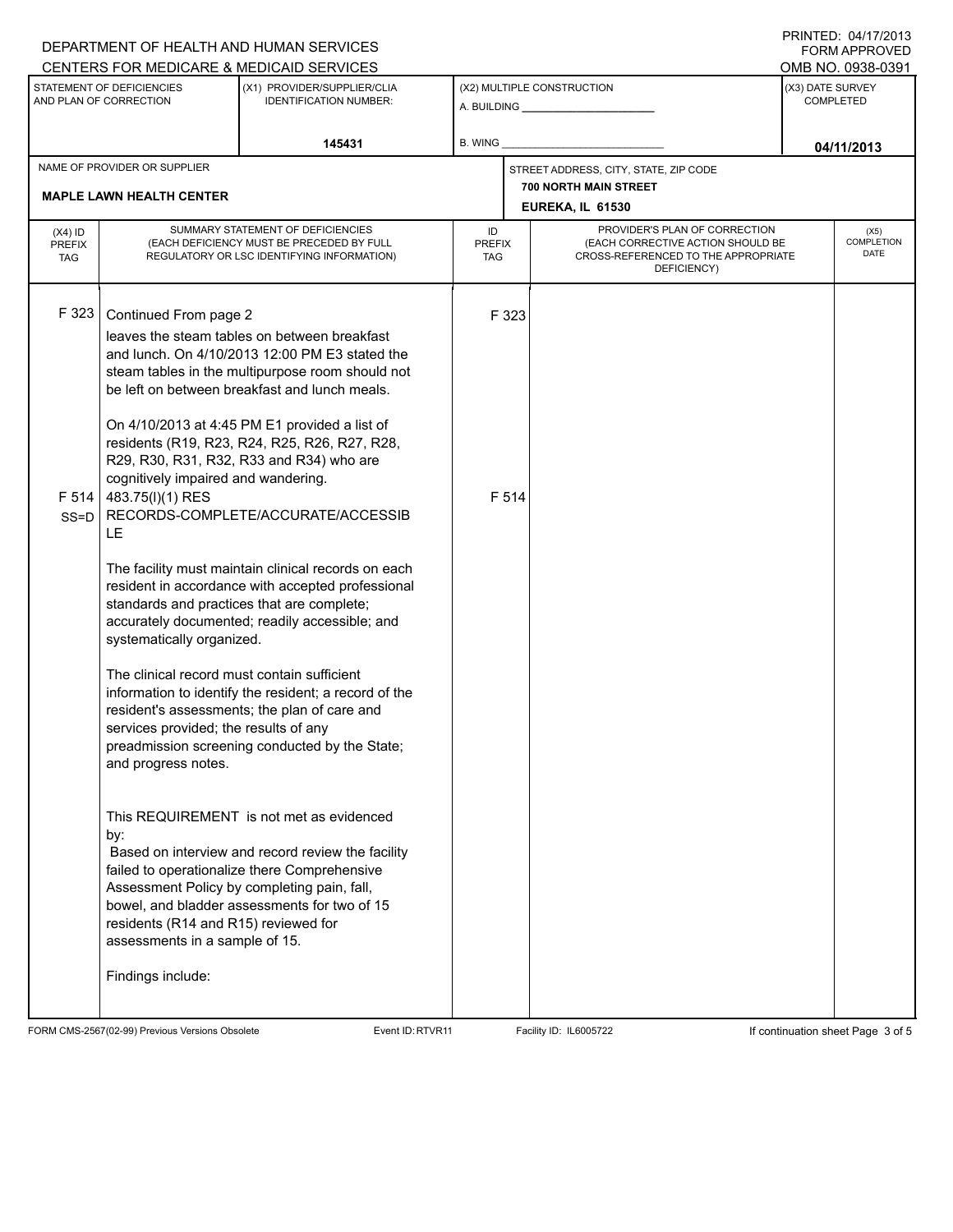|                                                     |                                                                                                                                                                                                                                                                          | DEPARTMENT OF HEALTH AND HUMAN SERVICES<br>CENTERS FOR MEDICARE & MEDICAID SERVICES                                                                                                                                                                                                                                                                                                                                                                                                                                                                                                                                                                                                                                                                                                                                                                                                                                                                                                                                                                                                                                                                                                                                                                                                                                                                                                |                                                  |                                                                                                                                                        |                                       |                                      | <b>FORM APPROVED</b><br>OMB NO. 0938-0391 |
|-----------------------------------------------------|--------------------------------------------------------------------------------------------------------------------------------------------------------------------------------------------------------------------------------------------------------------------------|------------------------------------------------------------------------------------------------------------------------------------------------------------------------------------------------------------------------------------------------------------------------------------------------------------------------------------------------------------------------------------------------------------------------------------------------------------------------------------------------------------------------------------------------------------------------------------------------------------------------------------------------------------------------------------------------------------------------------------------------------------------------------------------------------------------------------------------------------------------------------------------------------------------------------------------------------------------------------------------------------------------------------------------------------------------------------------------------------------------------------------------------------------------------------------------------------------------------------------------------------------------------------------------------------------------------------------------------------------------------------------|--------------------------------------------------|--------------------------------------------------------------------------------------------------------------------------------------------------------|---------------------------------------|--------------------------------------|-------------------------------------------|
| STATEMENT OF DEFICIENCIES<br>AND PLAN OF CORRECTION |                                                                                                                                                                                                                                                                          | (X1) PROVIDER/SUPPLIER/CLIA<br><b>IDENTIFICATION NUMBER:</b>                                                                                                                                                                                                                                                                                                                                                                                                                                                                                                                                                                                                                                                                                                                                                                                                                                                                                                                                                                                                                                                                                                                                                                                                                                                                                                                       |                                                  | (X2) MULTIPLE CONSTRUCTION<br>A. BUILDING A. BUILDING                                                                                                  |                                       | (X3) DATE SURVEY<br><b>COMPLETED</b> |                                           |
|                                                     |                                                                                                                                                                                                                                                                          | 145431                                                                                                                                                                                                                                                                                                                                                                                                                                                                                                                                                                                                                                                                                                                                                                                                                                                                                                                                                                                                                                                                                                                                                                                                                                                                                                                                                                             | B. WING                                          |                                                                                                                                                        |                                       | 04/11/2013                           |                                           |
| NAME OF PROVIDER OR SUPPLIER                        |                                                                                                                                                                                                                                                                          |                                                                                                                                                                                                                                                                                                                                                                                                                                                                                                                                                                                                                                                                                                                                                                                                                                                                                                                                                                                                                                                                                                                                                                                                                                                                                                                                                                                    |                                                  |                                                                                                                                                        | STREET ADDRESS, CITY, STATE, ZIP CODE |                                      |                                           |
|                                                     | <b>MAPLE LAWN HEALTH CENTER</b>                                                                                                                                                                                                                                          |                                                                                                                                                                                                                                                                                                                                                                                                                                                                                                                                                                                                                                                                                                                                                                                                                                                                                                                                                                                                                                                                                                                                                                                                                                                                                                                                                                                    | <b>700 NORTH MAIN STREET</b><br>EUREKA, IL 61530 |                                                                                                                                                        |                                       |                                      |                                           |
| $(X4)$ ID<br><b>PREFIX</b><br><b>TAG</b>            | SUMMARY STATEMENT OF DEFICIENCIES<br>(EACH DEFICIENCY MUST BE PRECEDED BY FULL<br>REGULATORY OR LSC IDENTIFYING INFORMATION)                                                                                                                                             |                                                                                                                                                                                                                                                                                                                                                                                                                                                                                                                                                                                                                                                                                                                                                                                                                                                                                                                                                                                                                                                                                                                                                                                                                                                                                                                                                                                    |                                                  | PROVIDER'S PLAN OF CORRECTION<br>ID<br>(EACH CORRECTIVE ACTION SHOULD BE<br><b>PREFIX</b><br>CROSS-REFERENCED TO THE APPROPRIATE<br>TAG<br>DEFICIENCY) |                                       |                                      | (X5)<br><b>COMPLETION</b><br>DATE         |
| F 514                                               | Continued From page 3<br>not limited to these assessments; the MDS<br>Involuntary Movement Scale), BIMS (Brief<br>be done "at least quarterly."<br>shows no evidence of Fall assessment in<br>the following dates; September 2012 and<br>December 2012.<br>MDS schedule. | Policy and Procedure revised October 2010<br>states, "The comprehensive care plan is based<br>on a thorough assessment that includes, but is<br>(Minimum Data Set), the Fall Risk, Braden, Pain,<br>Bowel and Bladder, Nutrition, AIMS (Abnormal<br>Interview for Mental Status), Elopement, Activity,<br>ADL (Activities of Daily Living), and Wheelchair."<br>This policy also states reviewing and updating will<br>R15's Medical Record shows no evidence of Pain<br>assessments on the following dates; August 2012<br>and February 2013. R15's Medical Record shows<br>no evidence of Fall assessments on the following<br>dates; August 2012 and February 2013. R15's<br>Medical Record shows no evidence of Bowel and<br>Bladder assessments on the following dates;<br>August 2012, November 2012 and March 2013.<br>R14's Medical Record shows no evidence of Pain<br>assessments on the following dates; September<br>2012 and December 2012. R14's Medical Record<br>December 2012. R14's Medical Record shows no<br>evidence of Bowel and Bladder assessments on<br>On 4/10/13 at 8:00 am, E1 Administrator stated<br>all nursing assessments are completed by the<br>E10 MDS coordinator and Activity assessments<br>are completed by E11 Activity Director and these<br>assessments are to be done quarterly with the<br>On 4/11/13 at 9:50 am, E10 MDS Coordinator |                                                  | F 514                                                                                                                                                  |                                       |                                      |                                           |

FORM CMS-2567(02-99) Previous Versions Obsolete Event ID:RTVR11 Facility ID: IL6005722 If continuation sheet Page 4 of 5

PRINTED: 04/17/2013